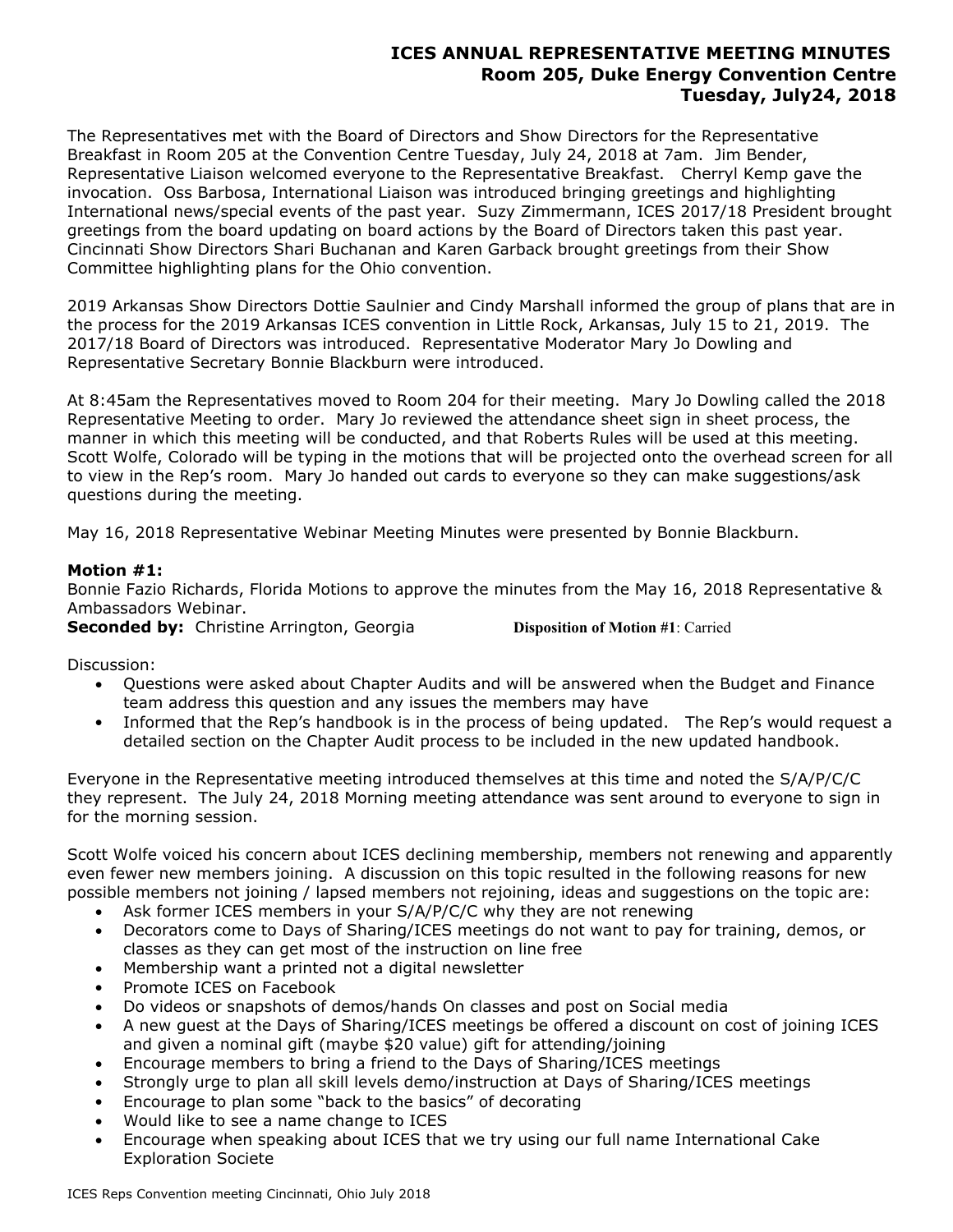Discussion regarding concern about ICES declining membership (continued)

- Be excited when promoting ICES and encourage all members of your S/A/P/C/C to promote ICES not just the Representatives
- Members show up on the Rep's Membership Lists as to whether their membership choice is to receive a Digital or Hard copy newsletter
- Offer sign up on line for your Days of Sharing/ICES meetings and also promote that members can sign up to join ICES on line
- Send your S/A/P/C/C information to local Sugar art companies, suppliers, shops, bakeries, libraries, schools, and colleges to promote ICES locally
- ICES needs more members sharing information, ideas, article in newsletters both at local and the International level
- Reminder that we have a members only tutorial on the ICES website
- Send enmasse to your membership and past member's information on the Benefits of ICES and information on how to access tutorials.
- Get on Instagram to promote ICES
- Encourage members to send pictures to ICES newsletter Member's Page that is on the back page of the ICES newsletter.

Scott Wolfe, Colorado showed on screen some Social Media pages, discussed how to access, and what is available to follow sugar art information/what is happening in sugar events locally and globally.

Discussion was held on how to get members back that have let their membership lapse:

- Contacted lapsed membership members over the past 2 years and asked them to return with new plans and ideas your state is implementing and most did return
- Send the lapsed members the local newsletter(digital but if necessary a hard copy)
- Have a Days of Sharing/ICES meetings- invite the lapsed members and also to bring someone with them to the Day of Sharing they could mentor
- Current members can offer to mentor visitors and new members joining your ICES group

Discussion on ICES Resources:

- Suggest sending out to members/and lapsed members report on Days of Sharing and list resources of teachers/demonstrators /vendors available in your area
- On ICES website is a list of approved teachers
- What is the appropriate dollar amount to pay judges (what is included, room, meals, travel, etc.)
- Ask a popular (well known) demonstrator or judge to come to your Day of Sharing or Cake Show….. they could be very interested in coming to your area.
- Ask local vendors to come to your cake shows, would they donate product, and/or come to your show to display their products and meet the local ICES members.

## **Motion #2:**

Kathy Scott, South Carolina, moves that we be allowed to tweak a motion on the floor as long as it does not change the content.

**Seconded by:** Bonnie Fazio Richards, Florida **Disposition of Motion #2**: **Carried**

It was discussed that 16,000 people visited the ICES Facebook page yet our membership has slipped to about only 1,600 memberships.

When posting to Social media note upcoming conventions, cakes on display, demonstrations you attend, new recipes, decorations, make a detailed description of any topics, define your group and ask for reviews and feedback. Representatives feel that our Social Media pages really need updated. Break for lunch

Resume meeting at 1:30 pm for Tuesday afternoon session. Attendance sheets passed. Jan Wolfe gave an interesting and interactive Diversity Training presentation to the Representatives. The content of this training will help Representatives to respond and interact with their membership in a positive and proactive manner.

## **Motion #3:**

Bonnie Fazio Richards, Florida, moves that ICES create an email group address comprised of all current members for each S/A/P/C/C. **Seconded by:** Sandra Daggett, Washington **Disposition of Motion #3**: **Failed**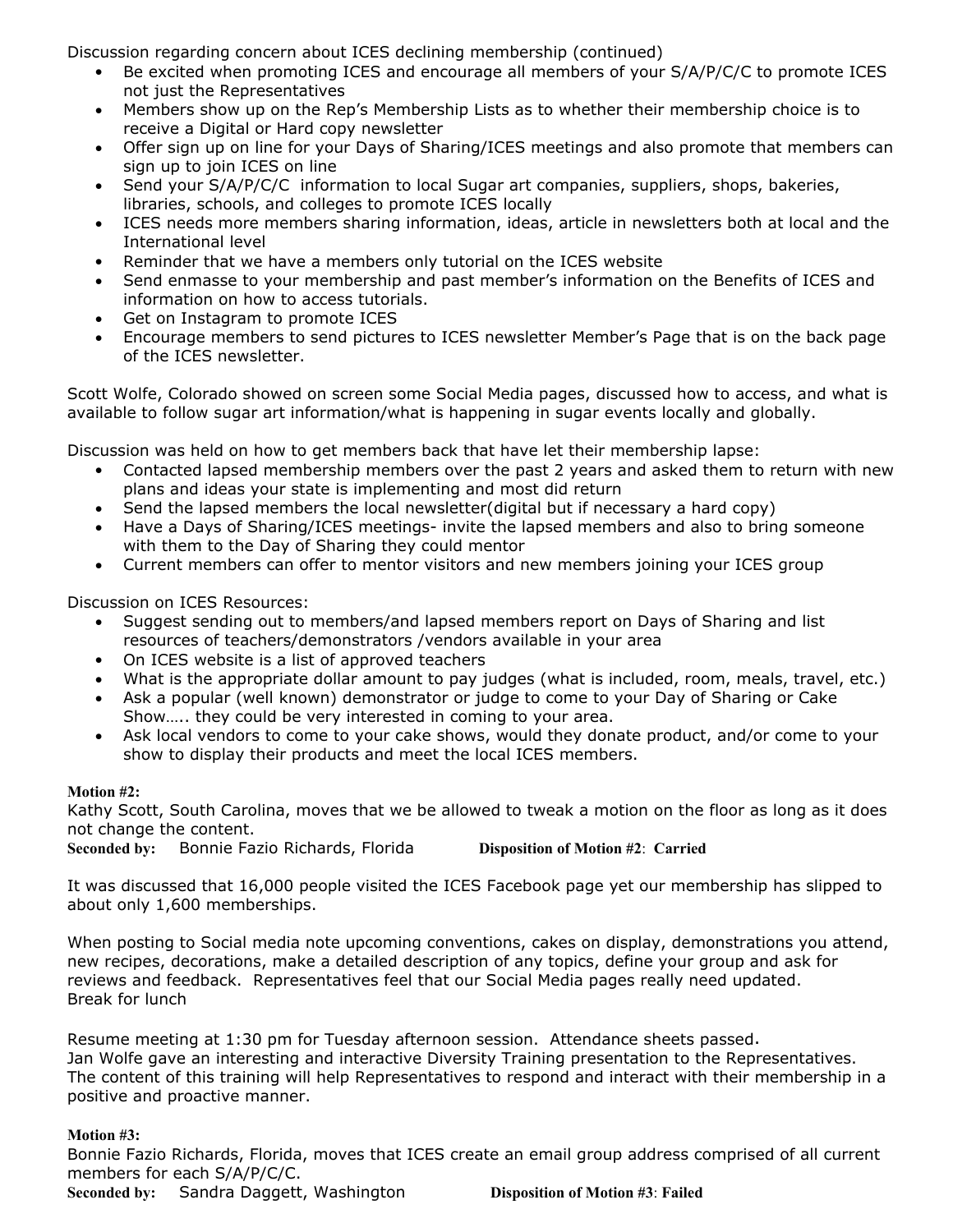*Discussion re Motion #3: To encourage and provide for cross interactive communication between members; provide a forum to seek assistance and/or help with issues and/or questions; provide support between members.* 

#### **Motion #4:**

Kathy Scott, South Carolina, moved to table motion #3. **Seconded by:** Marsha Brooks, Indiana **Disposition of Motion #4**: **Carried**

#### **Motion #5:**

Merrie Lee Reese, Florida, moved that a Badge Ribbon be added to represent Legacy. **Seconded by:** Bonnie Fazio Richards, Florida **Disposition of Motion #5**: **Carried**

*Discussion re motion #5: Ribbon would be added to the registration badge (State Representative, Board Member, Past President, etc.); an acknowledgement of the continuation of passing the torch from generation to generation, family member to family member who have been ICES members; members would encourage other family members to become ICES members.* Board Action: motion - Failed - redefine Legacy

#### **Motion #6:**

Diane Donahue, Pennsylvania moved that we create a memorial tribute page(s) in the Convention Souvenir book where a person can purchase space on the page to honor someone who has passed. **Seconded by:** Kathy Scott, South Carolina **Disposition of Motion #6**: **Carried** Board Action: Board returned the motion to Representatives for redefinition

Little Rock, Arkansas Show Directors Cindy and Dottie visited the Representative Room to show a video presentation of Little Rock and Area. Cindy and Dottie gave an overview of the Little Rock Convention plans that are being planned. They answered questions noting the show will have changes that are new, exciting and the show directors are eager to work on the ideas to try brings new ideas/concepts to try at 2019 ICES convention.

Representatives noted that they are to try and get membership increased but they wonder what the Board of Directors is doing to increase membership. The Board responded that they are working on updating Bylaws, fine tuning budgets, trying to get membership to have Digital Newsletter only subscriptions. Representatives voiced they want more communication from the Board of Directors. The Board responded that they are working on motions and issues and the Board will be in session mostly all days until the end of this week.

## **Motion #7:**

Sherri Randell, Oklahoma, moved that we have an option to auto renew our membership online. **Seconded by:** Tina Crews, Alabama **Disposition of Motion #7**: **Carried** Board Action: Board referred to Internet Committee

#### **Motion #8:**

Kathy Scott, South Carolina, called for the question on motion #7. **Seconded by:** Mary Jo Manis, Tennessee **Disposition of Motion #8**: **Carried**

# Days of Sharing ideas:

- Live Cake Challenge 2 tier cake to be done by a team in 30 minutes fondant, icing, and some decorations supplied
- Cake challenge a cake borders challenge
- Rice Krispie treats 15 minutes to turn the treats into animals and decorate icing and candies supplied to complete your animal
- Pictionary Game supply bag and icing and contestants have to decorate.
- Decorate a cake by 2 persons (one hand behind back) one holds icing bag and decorates while partner operates the turn table.
- Raffle off your old books
- Mystery box contains bag, colors, sprinkles, tips 15 min to decorate the cake
- Mystery box donated items then ice and decorate a cake with these items and then donate cake.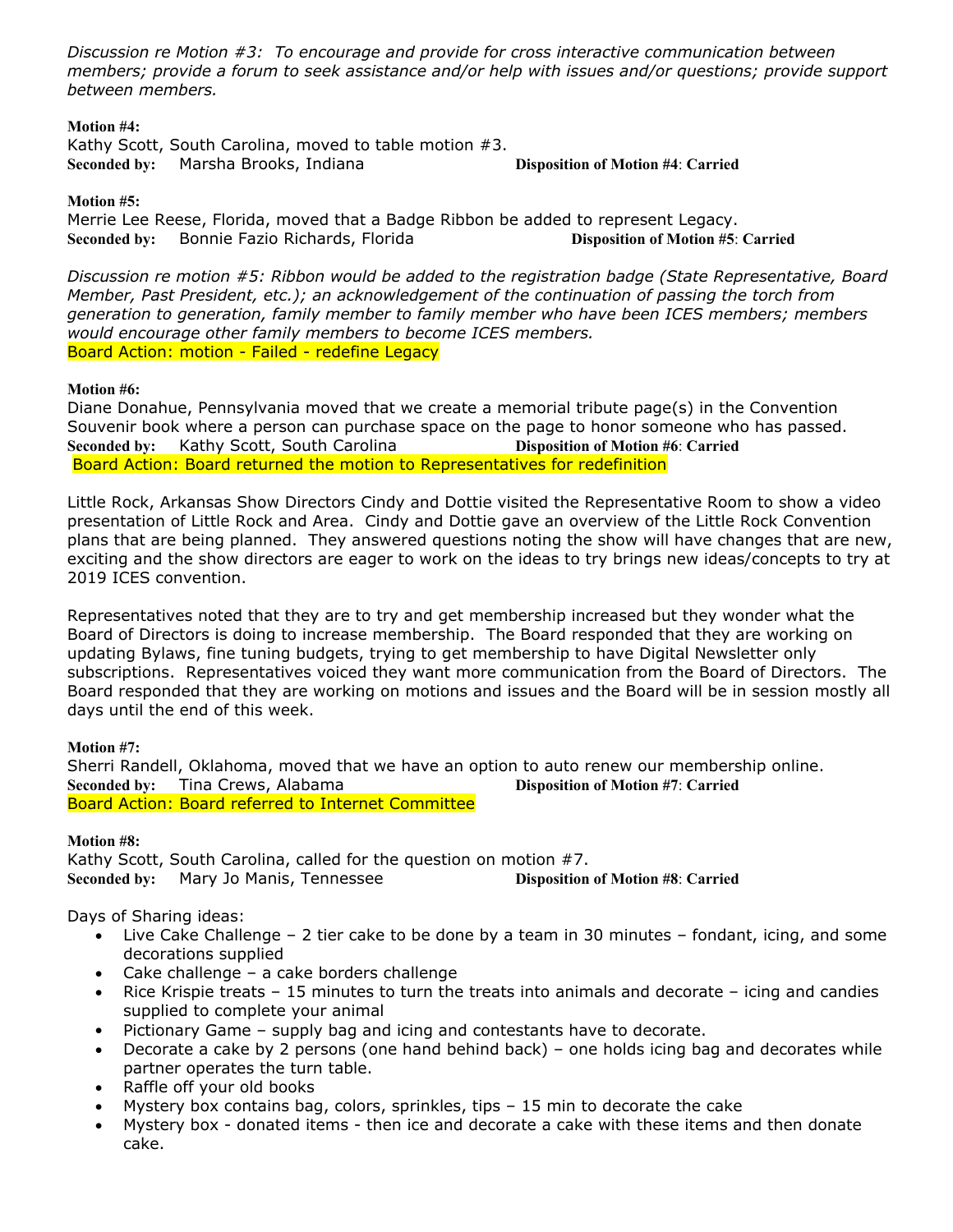Becky Lujan, Nominations and Elections asked for Representatives to consider running for the Board of Directors. If nominated fill in and sign the nomination papers. The results of the vote on Bylaws changes will determine the number of new Board members that will selected from the election. Chineze Ibuoka, Membership Chairperson asked the Representatives:

- For help and ideas to increase membership
- Encourage people to join ICES
- Encourage people to come to ICES convention
- Try new ideas to encourage members to join
- Representatives and members can contact the Board at any time during the year to suggest ideas to get membership increased
- Board is working on financial issues to make ICES financially sound again

Kathy Scott thanked Mary Jo and Bonnie for the job they are doing at this meeting. At 5:16 pm Mary Jo closed today's session.

## **Wednesday, July25, 2018**

At 7:30 am Representatives and Board Members met for a Continental Breakfast in Room 205.

After Breakfast the Representative Meeting began in Room 204. Treasurer Elizabeth Dickson with President Suzy Zimmermann addressed the Representatives with the ICES Budget/Financials and presenting a line by line overview of a four year Budget and Financials with full explanations. Rep's could ask questions about the budget at any time during this informative presentation. Elizabeth then explained how the ICES insurance policy works informing the Representatives that ICES insurance was available to the Chapters when having cake shows and related events. Your Chapter just needs to apply and inform the Treasurer of your need for Insurance for the event. Attendance was passed.

Mary Jo updated the Representative room that the Board is working on and will be reporting back later regarding motions sent to the Boardroom. The ICJ (ICES Certified Judging) program was discussed and anyone with questions regarding the program could ask questions which Mary Jo answered.

The Board asked the Representatives of how they felt about the change of Midyear from March to now coming in and start the Representative meeting on the Tuesday prior to Convention Wednesday start. The board asked if the Representatives wanted a 1 day, 2 day and or 3 day meeting. Consensus was the Representatives preferred the 2 day format and felt it was the appropriate meeting length since they are now doing Bi-monthly webinars to discuss their ICES Representative business requirements.

**Motion #9:** Bonnie Fazio Richards, Florida Moved to remove from the table motion #3. **Seconded by:** Jennifer Noble, Mississippi **Disposition of Motion #9: Carried** 

**Motion #10:** Sherri Randell, Oklahoma Moved that life time memberships be phased out by 2020 for inactive members. **Seconded by:** Teri Castro, Texas

**Disposition of Motion #10**: Sherri Randell, Oklahoma, **WITHDREW the motion**.

**Motion #11:** Diane Donahue, Pennsylvania

Moves to create a memorial tribute page(s) in the Convention Souvenir book where a person can purchase a 1/30<sup>th</sup> page ad to honor someone who passed at \$20.00 per ad. Multiple ad spaces may be combined for purchase. Unused page space may be used at the discretion of the show. **Seconded by:** Bonnie Fazio Richards, Florida **Disposition of Motion #11: Carried**

## **Motion #12:** Jennifer Noble, Mississippi

Recommends to the Board of Directors that a By-Laws change be made that the existing Lifetime membership recipients receive digital only ICES newsletters after notice is given to a member three times within a 90-day period by the ICES Membership Chairman. During this 90-day period, the member may request to continue to receive the hard copy version of the ICES newsletter. If the Lifetime member decides to go back to receiving the hard copy newsletters, no gratis back issues will be provided.

**Seconded by:** Sherri Randell, Oklahoma **Disposition of Motion #12**: **Carried** Board Action: Board referred to By-Laws committee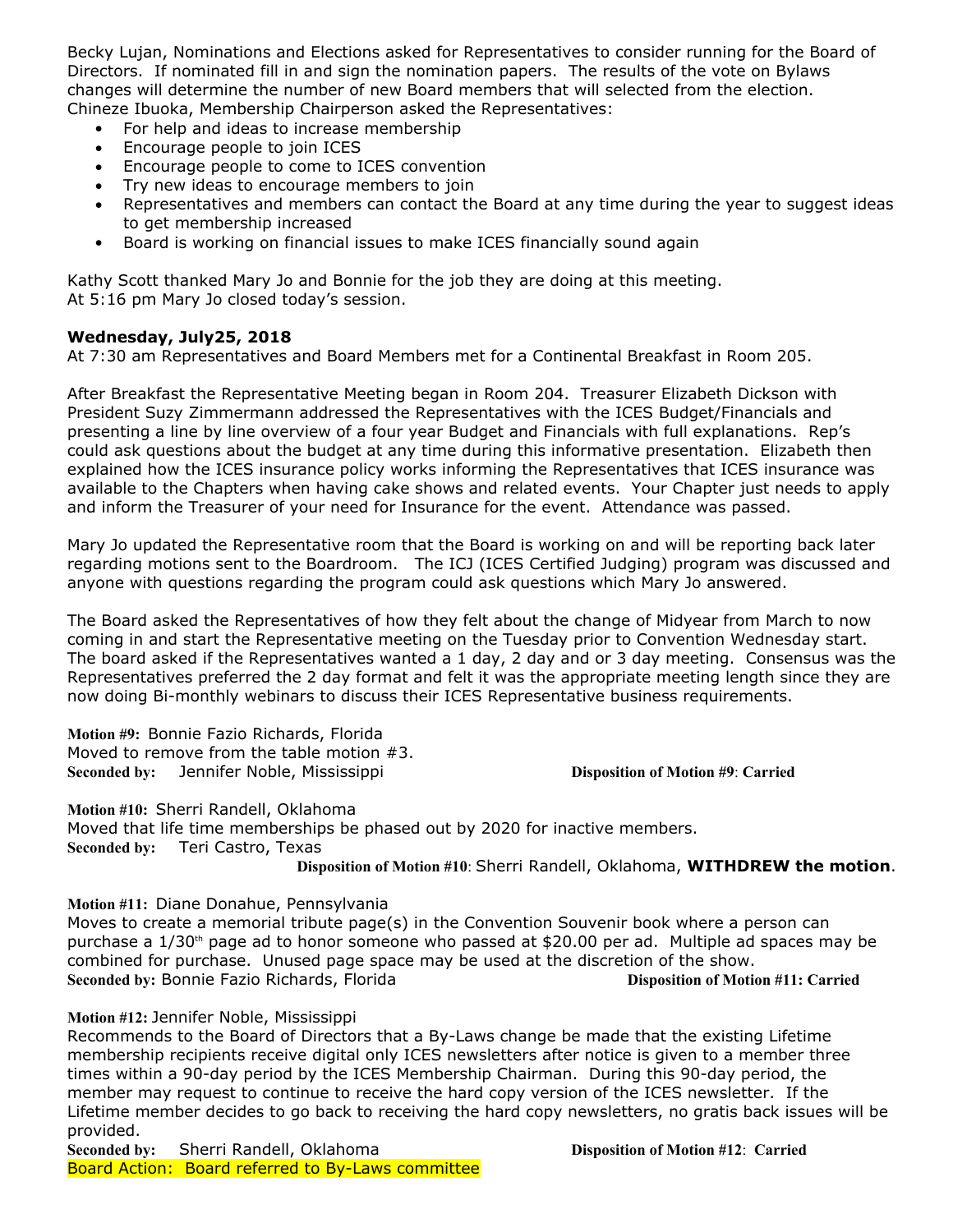**Motion #13:** Suzanne Daly, Wisconsin Moves effective September 1, 2018, the hard copy ICES newsletter is discontinued and only the digital newsletter be provided to all ICES members. **Seconded by: Diane Donahue, Pennsylvania <b>Disposition of Motion #13: Carried** 

**Motion #14:** Merrie Lee Reese, Florida Moves that a Convention Badge Ribbon be added to represent the Legacy of related multiple family ICES members. The ribbon will read "LEGACY MEMBER". The ribbon would be provided to all ICES Legacy members.

**Seconded by: Bonnie Fazio Richards, Florida <b>Disposition of Motion #14: Failed** 

Discussion among the Representatives regarding - Has a site for the 2020 convention been chosen? The Board responded that they are presenting to the Annual General Membership meeting a list of possible sites for the membership to choose a site from the list. Note: At the Annual General Membership Reno, Nevada was chosen by the membership for the 2020 convention. A Hotel/Convention Center in Reno will be chosen in the near future.

12:00- 1:30 break for lunch.

Wednesday afternoon session resumed at 1:30 pm. Attendance was passed. Jennifer McRoberts, Ways and Means Chairperson explained the Step Challenge that will start on Friday July 21, 2018 and encouraged members in the room to participate. Kyla Myers, Internet, Publicity and Social Media Chairperson informed that the Internet Website is being updated to attract the public to check out ICES. The Update is to be ready by mid-August 2018. Kyla noted there are 2 Facebook pages – ICES Facebook and Friends of ICES Facebook.

Kortney Istre, Louisiana demonstrated to the group - How to access Social Media sites, those being Instagram, Facebook and how to link to the various Social Media sites.

Mary Jo Dowling, Moderator shared a video on - How to assemble a booth at a cake show.

Sandra Frezza, Massachusetts/New Hampshire asked a question about reimbursement for meetings and a discussion was held on the topic of Representative reimbursements.

Scott Wolfe, Colorado was nominated for 2018/19 Representative Secretary. Elected

B. Keith Ryder, Virginia was nominated for 2018/19 Representative Moderator. Bonnie Brown, Florida was nominated for 2018/19 Representative Moderator. Representatives voted on the 2 nominations for Moderator. B. Keith Ryder won the election and will be the 2018/19 Representative Moderator.

A discussion was held on why the Board Executive Committee is only a 1 year term?

A discussion was held regarding the name change of ICES.

- It was suggested why doesn't the board talk regarding this topic with another attorney(s) for insight on the issues?
- Do as a doing business as not change for what we stand for?
- Is it money that is the issue regarding getting a new name change?
- What is entailed in changing our name?
- Will tax ID numbers need to be changed?

Kathy Scott, South Carolina announced the Millennium Hotel has released ICES of any attrition charges.

Discussion about the Millennium Hotel was held:

- Regarding room rates as some attendees checked in a day early, receiving lower room rates than those checking in a day later
- Reps unhappy with the accommodations
- Accommodations advertised are not what we received i.e. not queen beds as advertised but much smaller beds in the rooms
- When a Convention City sight is selected What is the criteria for picking Convention host hotels?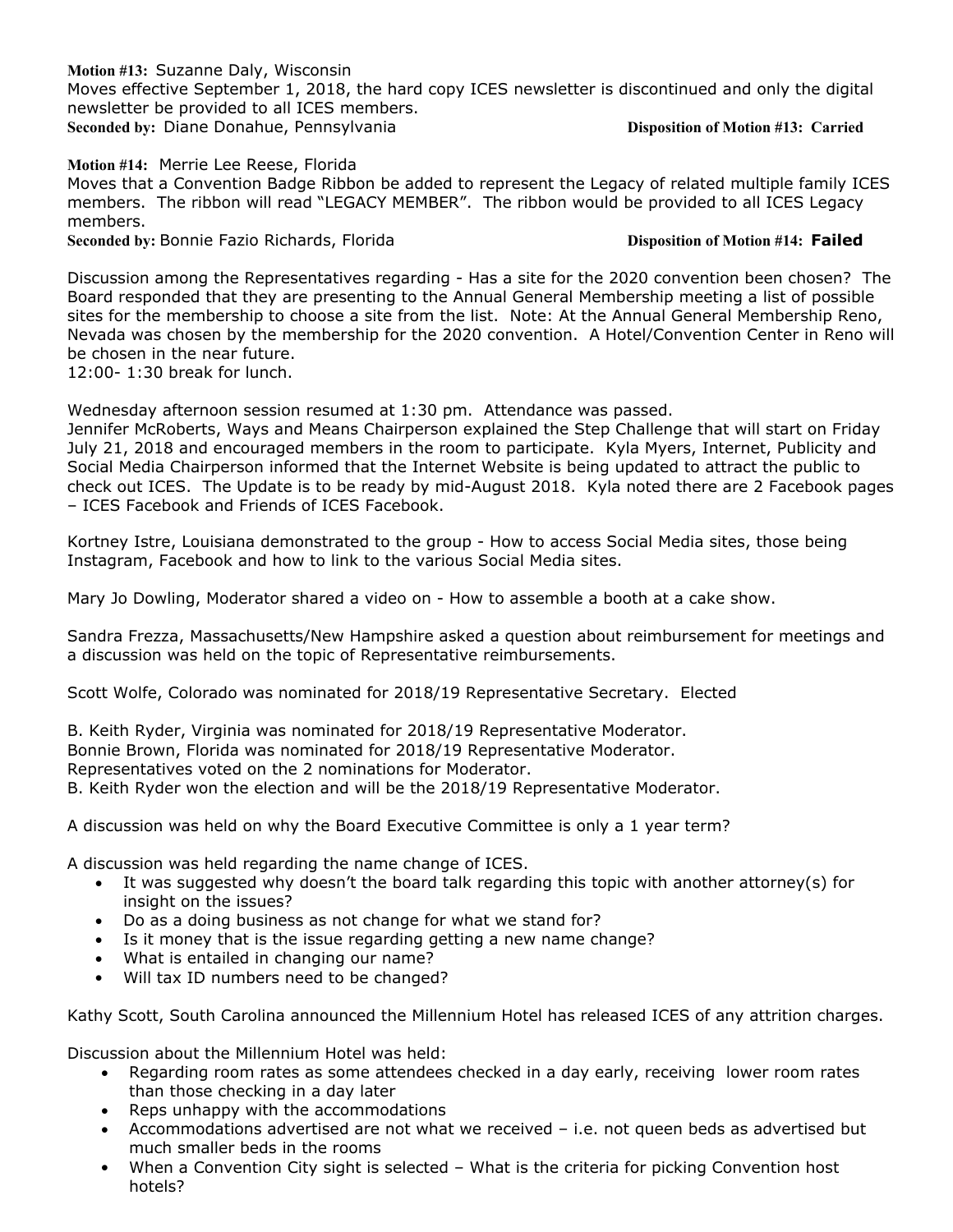Days of Sharing (DOS) discussion:

- If member pays the Day of Sharing fee, then does a demonstration they should be given back the remuneration Day of Sharing fee (or more if funds are available)
- Our State gives gratis Day of Sharing free if demonstrating
- Our State does a Weekend of Sharing. Instructors are paid to teach an all-day class on Saturday and sometimes a Sunday morning class. The Day of Sharing meeting is on Sunday afternoon and those paid instructors must agree to do a free demonstration at the Sunday afternoon meeting
- Our State pays in state demonstrators \$100.00 for demonstration and \$200.00 to an out of state demonstrator for their Days of Sharing
- Our State gives a small gift of approximately \$25. 00 value to demonstrators
- Our State pays \$50.00 to demonstrators
- Our State pays \$125.00 to demonstrators and have raffles to offset the demonstrators cost
- Our State has a Continental breakfast, lunch and raffles. Charge \$75.00 for instate members, \$125.00 for out of state members,  $1<sup>st</sup>$  time attendees pay  $\frac{1}{2}$  price if they join ICES. They usually have 20-25 persons attend
- Our State holds Days of Sharing in the Baking area of the State College charging \$20.00 for the day. College students are invited to attend.
- Our state has Days of Sharing in the local church or at the college nearby depending on the funds in their treasury. The cost of the Day of Sharing varies.
- Japan has 2 Days of Sharing per year
- Our state has members doing the demonstrating but sometimes invite out of state persons to do Days of Sharing. They charge \$30-35.00 for Days of Sharing
- Our State holds Days of Sharing twice yearly, lunch on your own charging \$20.00 for members and \$25.00 for visitors
- Our State holds Days of Sharing with members paying \$25.00, visitors who join ICES get their entry fee paid towards their ICES membership. This state gives out tickets, a ticket for attending, if you bake/contribute to lunch/breaks for the DOS you get a ticket, etc., etc., Accumulate the tickets towards monetary/gift or rewards at year end
- Our state Days of Sharing are  $$10.00$ ,  $1<sup>st</sup>$  time visitor is free, lunch is paid by attendees, demonstrators are paid \$20.-\$25.00., 4 meetings per year
- Carmen Pimentel, Dominican Republic announced she has learned a lot of new ideas to use when planning her Days of Sharing
- Columbia Days of Sharing 3 Demonstrations and everyone pays for lunch
- Our state has 4 Days of Sharing per year in different areas of state; they use areas where they can get free kitchen space, only charge a fee if they have to pay for kitchen space. Demonstrators are not paid.
- Our state charges \$35.00 for meeting, lunch and demonstrations.
- Our state has had 1- 3 hour Day of Sharing so far charging \$15.00 and had 1 demo, planning more Days of Sharing in the future.

At this time Representatives wishing to do so went to observe the Board of Directors in session.

Cherryl Kemp, Recording Secretary gave the Motion Recap from the Board meeting up to this point in the Board Convention meeting. Suzy Zimmermann, President and Rhoda Sheridan, Bylaws and Logo Chairman discussed the question asked by the Representatives regarding the issues facing the Organization to try and get changed the name International Cake Exploration Societe (ICES). One of the names suggested by the Representatives has already been taken. ICES Board has their Lawyer searching the issues and reporting to the Board of their findings. Suzy explained the Internet/Website Contract to the group.

James Bender, Representative Liaison explained the Representative Reimbursement Form that is on line for Representatives/Board to use to submit their expenses for reimbursement.

A request was asked by the Board for everyone to consider Volunteering at the convention. Volunteers are needed at the membership booth. Volunteers are needed to work at the volunteer booth in the Sugar Art Gallery/vendor room Saturday and Sunday to talk to visitors all about ICES i.e. what we do in the organization, how to join, etc., etc.,